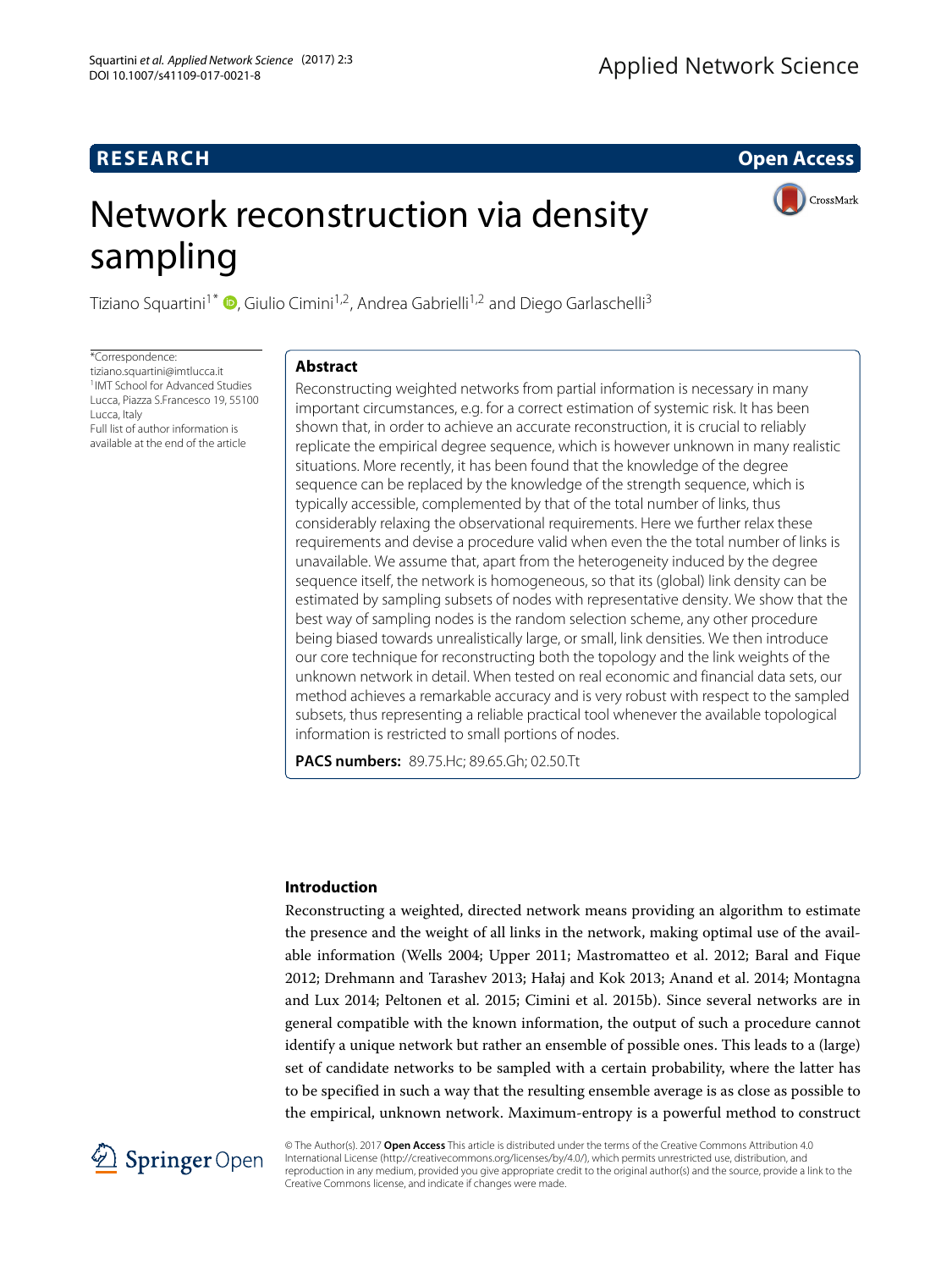probability distributions that realise a certain set of constraints on average. Treating the available pieces of information as empirical constraints in the maximum-entropy procedure ensures that the statistical inference carried out via the resulting distribution is maximally unbiased.

In many situations, e.g. for economic, interbank or other financial networks, the strength sequence (i.e. the list of strengths of all nodes) is known while there is little or no information available about the topology (i.e. the binary structure) of the network. Exploiting the strength sequence as the only constraint of the maximum entropy procedure leads to an unrealistic ensemble where the likely networks are (almost) completely connected (Mastrandrea et al. [2014\)](#page-12-10). This occurs because, when replicating the empirical strengths in absence of topological information, the method tends to distribute non-zero link weights as evenly as possible (i.e. between all pairs of nodes). When such unrealistically dense networks are used as proxies to measure, e.g. the level of systemic risk in a financial network, the resulting estimates are completely unreliable. By contrast, it has been shown that, if the degree sequence is known in addition to the strength sequence, the network reconstruction procedure improves tremendously and achieves a remarkable accuracy, as a result of a much more faithful replication of the topology (Mastrandrea et al. [2014;](#page-12-10) Cimini et al. [2015a\)](#page-12-11). Notice that, if the link weights are specified by the matrix **W**, whose entry  $w_{ii} > 0$  represents the weight of the directed link from node *i* to node *j*, the topology is specified by the binary adjacency matrix **A** whose entry  $a_{ij} = 1$  if  $w_{ij}$  is strictly positive and zero otherwise.

Although complete information on the degree sequence is rarely available, this kind of information can be retrieved from the strength sequence, provided that the latter is complemented with some kind of topological information: in (Musmeci et al. [2013\)](#page-12-12) this information consists of the degree sequence of only a subset *I* of nodes,  $\{k_i\}_{i \in I}$ , while in (Cimini et al. [2015b\)](#page-12-9) the information used is the total number of links, *L*, of the network.

In this paper we face the problem of reconstructing weighted, directed networks, for which the only information available is represented by the set of out-strengths  $s_i^{out} = \sum_{j(\neq i)} w_{ij}$  and in-strengths  $s_i^{in} = \sum_{j(\neq i)} w_{ji}$  (i.e. the total rows and columns sums of the adjacency matrix) as well as the link density of a subset *I* of nodes, i.e.  $c_I = \frac{L_I}{n_I(n_I-1)}$ , with  $L_I = \sum_{i \in I} \sum_{j(\neq i) \in I} a_{ij}$  being the observed number of internal links to the subset *I*. By doing so, we do not require information which is either too detailed (as the degree sequence of even a small subset of nodes) or simply unaccessible (as the total number of links). However, the information encoded into the link density of the chosen subset must be representative of the global one, in order to accurately reconstruct a given network: for this reason, we also propose a recipe about how properly sampling the nodes set of our network. As we will show, the random-nodes sampling scheme provides the best way to draw representative subsets out of the whole nodes set.

Concerning the reconstruction of the weighted structure, we will employ the degreecorrected gravity model (Cimini et al. [2015b\)](#page-12-9) with a correction term ensuring that the strengths are reproduced even in absence of self-loops, i.e. of diagonal terms indicating self-interactions. As we will show, such a correction becomes more and more important as the strength of the considered node is increased, whence the need to properly account for it.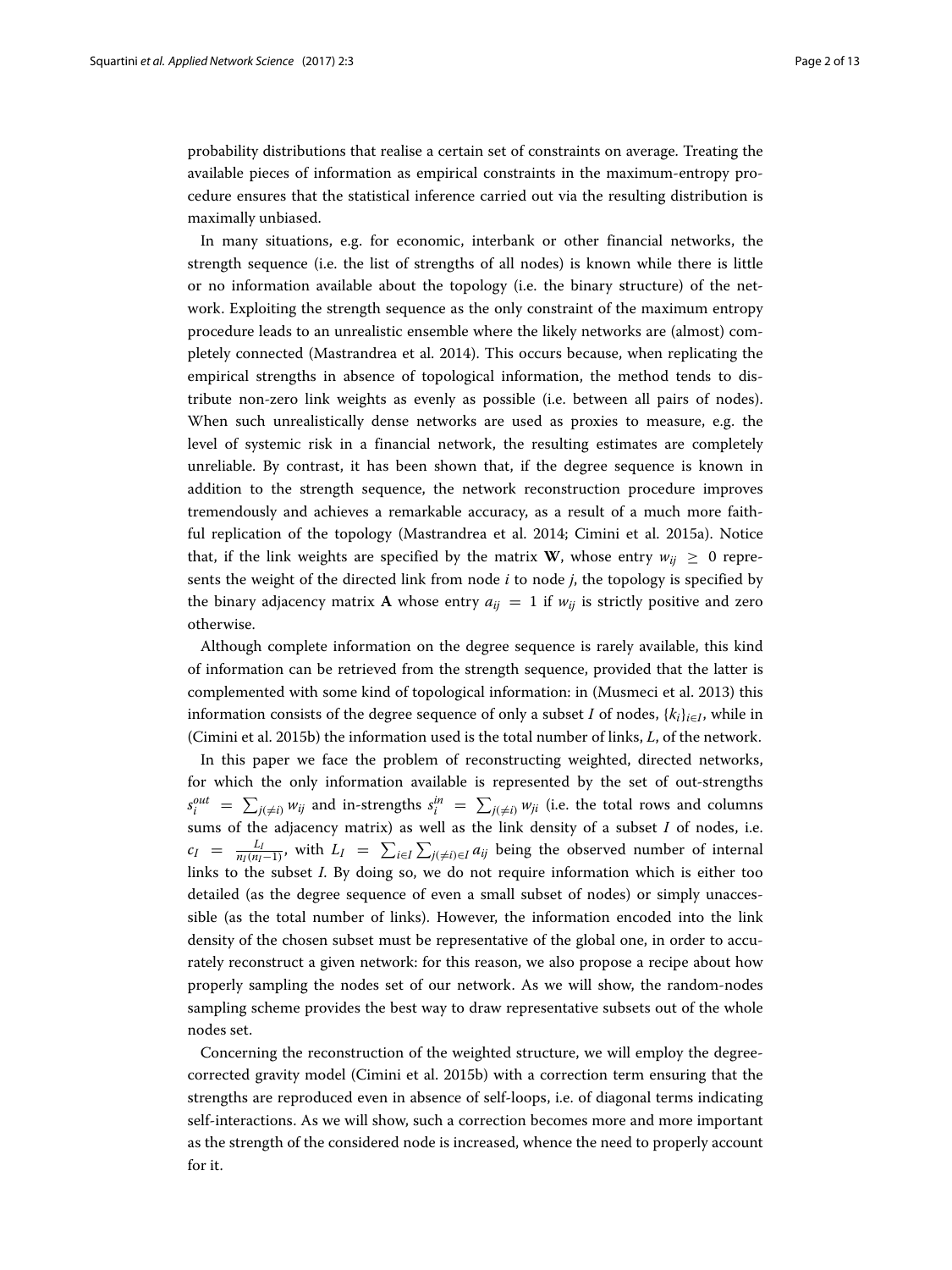The rest of the paper is organized as follows. In ["Methods"](#page-2-0) section we illustrate the two steps characterizing our reconstruction method and provide measures to test the effectiveness of the algorithm; in ["Results"](#page-5-0) section we apply our method to two real networks, an economic one and a financial one, and in ["Conclusions"](#page-9-0) section we discuss the results.

## <span id="page-2-0"></span>**Methods**

## **Inferring the topological structure**

In order to reconstruct the topological structure of a network **W**, whenever the nodes strengths  $\{s_i^{out}\}_{i=1}^N$  and  $\{s_i^{in}\}_{i=1}^N$  and the total number of links *L* are known, one can follow the algorithm proposed in (Cimini et al. [2015b\)](#page-12-9), which prescribes to solve the equation

$$
L = \langle L \rangle \tag{1}
$$

with  $L = \sum_i \sum_{j(\neq i)} a_{ij}$ ,  $\langle L \rangle = \sum_i \sum_{j(\neq i)} p_{ij}$  and  $p_{ij} = (zs_i^{out}s_j^{in})/(1 + zs_i^{out}s_j^{in})$ , in order to estimate the unknown parameter  $z$  and quantify the probability  $p_{ij}$  that a directed link from *i* to *j* exists. However, a global (yet very simple) piece of information as *L* may be not always available. In these cases, an algorithm resorting upon local information has to be employed. In this paper we propose an algorithm to infer the unknown parameter *z* whenever the information of only a subset *I* of nodes is accessible. Notice that a possible solution to this problem has already been provided in (Musmeci et al. [2013\)](#page-12-12), where the supposedly known piece of information is represented by the degree sequence of the nodes in *I*, i.e.  $\{k_i\}_{i \in I}$ , an hypothesis leading to the equation

$$
\sum_{i \in I} \left( k_i^{out} + k_i^{in} \right) = \sum_{i \in I} \left( \langle k_i^{out} \rangle + \langle k_i^{in} \rangle \right) \tag{2}
$$

 $\langle k_i^{out} \rangle = \sum_{j(\neq i) \in V} p_{ij}$  and  $\langle k_i^{in} \rangle = \sum_{j(\neq i) \in V} p_{ji}$  and *V* indicating the whole nodes set). However, the knowledge of the number of neighbors of even a small subset of nodes may be unavailable as well. For this reason, here we make use of a simpler, more easily accessible, information and suppose to know only the link density within the subset *I*. Our recipe thus reads

<span id="page-2-1"></span>
$$
c_I = \langle c_I \rangle \tag{3}
$$

where  $c_I = L_I/[n_I(n_I-1)], n_I = |I|$  is the number of nodes constituting the subset  $I, L_I =$  $\sum_{i\in I}\sum_{j(\neq i)\in I}a_{ij}$  is the observed number of links within it and  $\langle L_I\rangle=\sum_{i\in I}\sum_{j(\neq i)\in I}p_{ij}$  is the expected value of *LI*.

Remarkably, Eq. [\(3\)](#page-2-1) can be easily extended to infer the structure of a different subset (say *I* ), provided that the link density of the latter could be guessed from the known value  $c_I$ . As an example, let us assume the existence of a linear proportionality between the two values  $c_{I'}$  and  $c_I$ : in this case, the equation to be solved would be

<span id="page-2-2"></span>
$$
c_I = f \langle c_{I'} \rangle. \tag{4}
$$

More explicitly, such a condition translates into the equation

$$
c_{I} = \frac{f}{n_{I'}(n_{I'}-1)} \sum_{i \in I'} \sum_{j(\neq i) \in I'} \frac{z_{I'} s_{i}^{out} s_{j}^{in}}{1 + z_{I'} s_{i}^{out} s_{j}^{in}}
$$
(5)

which shows that the observed quantity tuning the parameter  $z_{I'}$  is  $c_I \cdot n_{I'}(n_{I'}-1)$ , i.e. the link density of the known subset, corrected by a volume term.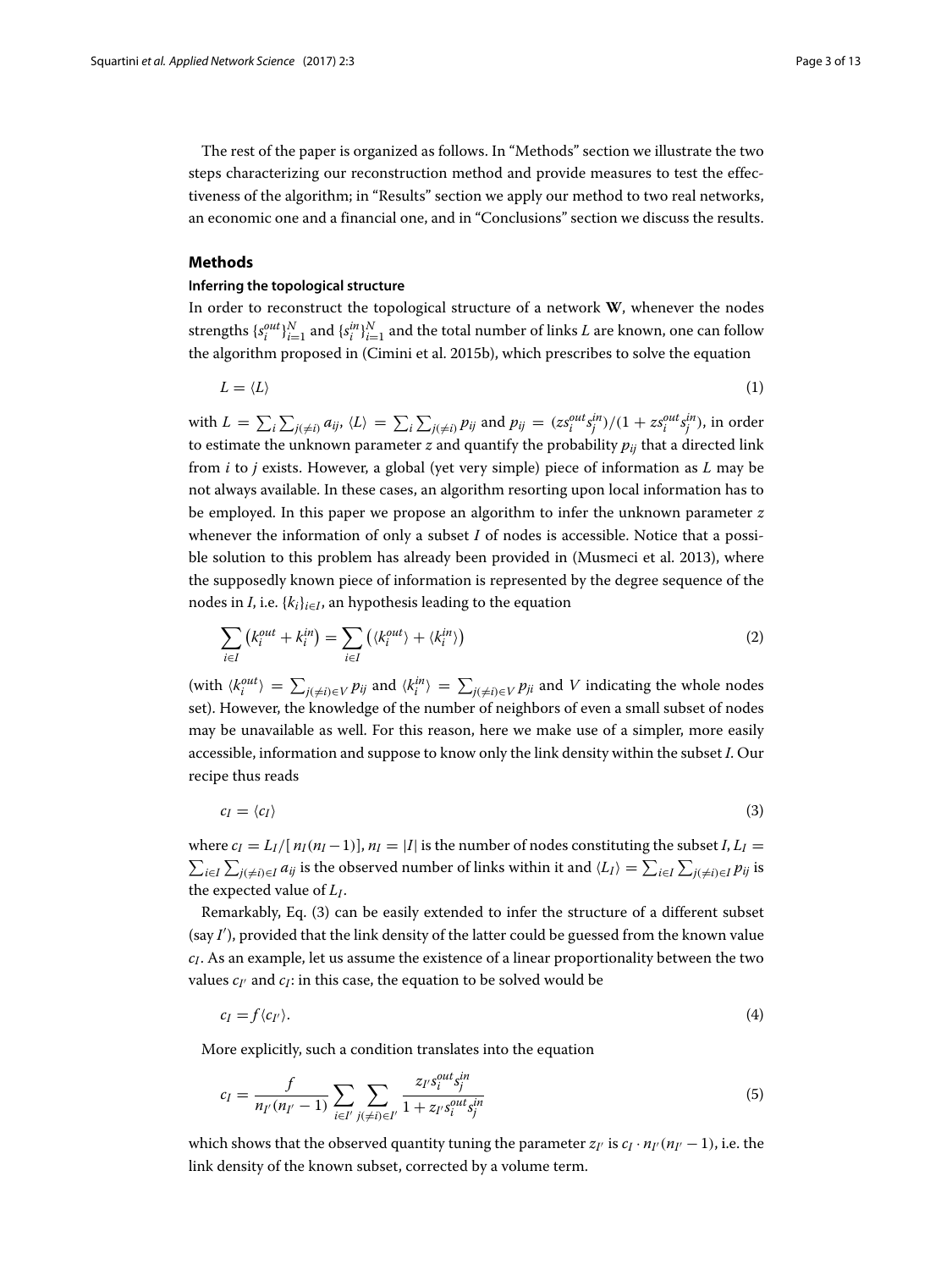The value  $f = 1$  corresponds to the assumption that the network is homogeneous. This is equivalent to requiring that any two different subsets have exactly the same link density and that, in turn, any subset provides a representative value of the global network density. As we will show in what follows, a random sampling of the set of nodes indeed ensures that this assumption is verified with high accuracy, for the networks considered here.

#### **Inferring the weighted structure**

Beside reconstructing a network topological features, the approach proposed in (Cimini et al. [2015b\)](#page-12-9) satisfactorily reproduces also its weighted structure. This approach is based on the degree-corrected gravity model prescription, which reads

$$
w_{ij} = \begin{cases} 0 & \text{with probability } 1 - p_{ij}, \\ \frac{s_i^{out}s_j^{in}}{Wp_{ij}} & \text{with probability } p_{ij} \end{cases}
$$
 (6)

leading to the expectations  $\langle w_{ij} \rangle = s_i^{out} s_j^{in} / W$  and ensuring that  $s_i^{out} = \langle s_i^{out} \rangle = \sum_j w_{ij}$ ,  $\forall i$ and  $s_i^{in} = \langle s_i^{in} \rangle = \sum_j w_{ji}$ ,  $\forall i$  (i.e. that the in-strength and out-strength sequences are, on average, reproduced) as long as *all* entries are summed over.

However, in many real-world networks self-loops are either absent or explicitly excluded: this implies that either the diagonal terms of the adjacency matrix are equal to zero or that our sums should run over  $j \neq i$ . This causes the expectations coming from the degree-corrected gravity model to need an extra-term to restore the correct value. More explicitly,

$$
\langle s_i^{out} \rangle = \sum_{j(\neq i)} \langle w_{ij} \rangle = \frac{s_i^{out}(W - s_i^{in})}{W} = s_i^{out} - \frac{s_i^{out} s_i^{in}}{W},\tag{7}
$$

$$
\langle s_i^{in} \rangle = \sum_{j(\neq i)} \langle w_{ji} \rangle = \frac{s_i^{in}(W - s_i^{out})}{W} = s_i^{in} - \frac{s_i^{out} s_i^{in}}{W}
$$
(8)

and the missing term to be added up to our expectations is precisely the diagonal term, i.e.  $\langle w_{ii} \rangle$ .

Here we provide a solution to the problem above, by redistributing the diagonal term *wii* across the *N*−1 entries of the *i*th row and the *N*−1 entries of the *i*th column. In order to implement it, a procedure inspired to the iterative proportional fitting (IPF) algorithm (Bishop et al. [2007\)](#page-12-13) can be devised. More specifically, redistributing the diagonal terms across the corresponding rows and columns amounts to redistribute the strengths of the following matrix on the entries equal to 1. Notice that we need to explicitly distinguish the strengths along rows and columns, since the generic weight *wij* needs a correction affecting both *i* and *j*.

$$
\begin{array}{ccccccccc} 0 & 1 & 1 & 1 & \ldots & \frac{s_1^{out}s_1^{in}}{W} \\ 1 & 0 & 1 & 1 & \ldots & \frac{s_2^{out}s_2^{in}}{W} \\ 1 & 1 & 0 & 1 & \ldots & \frac{s_3^{out}s_3^{in}}{W} \\ 1 & 1 & 1 & 0 & \ldots & \frac{s_3^{out}s_1^{in}}{W} \\ \vdots & \vdots & \vdots & \vdots & \vdots & \vdots & \vdots \\ \frac{s_1^{out}s_1^{in}}{W} & \frac{s_2^{out}s_2^{in}}{W} & \frac{s_3^{out}s_3^{in}}{W} & \frac{s_4^{out}s_4^{in}}{W} & \ldots & \end{array}
$$

(9)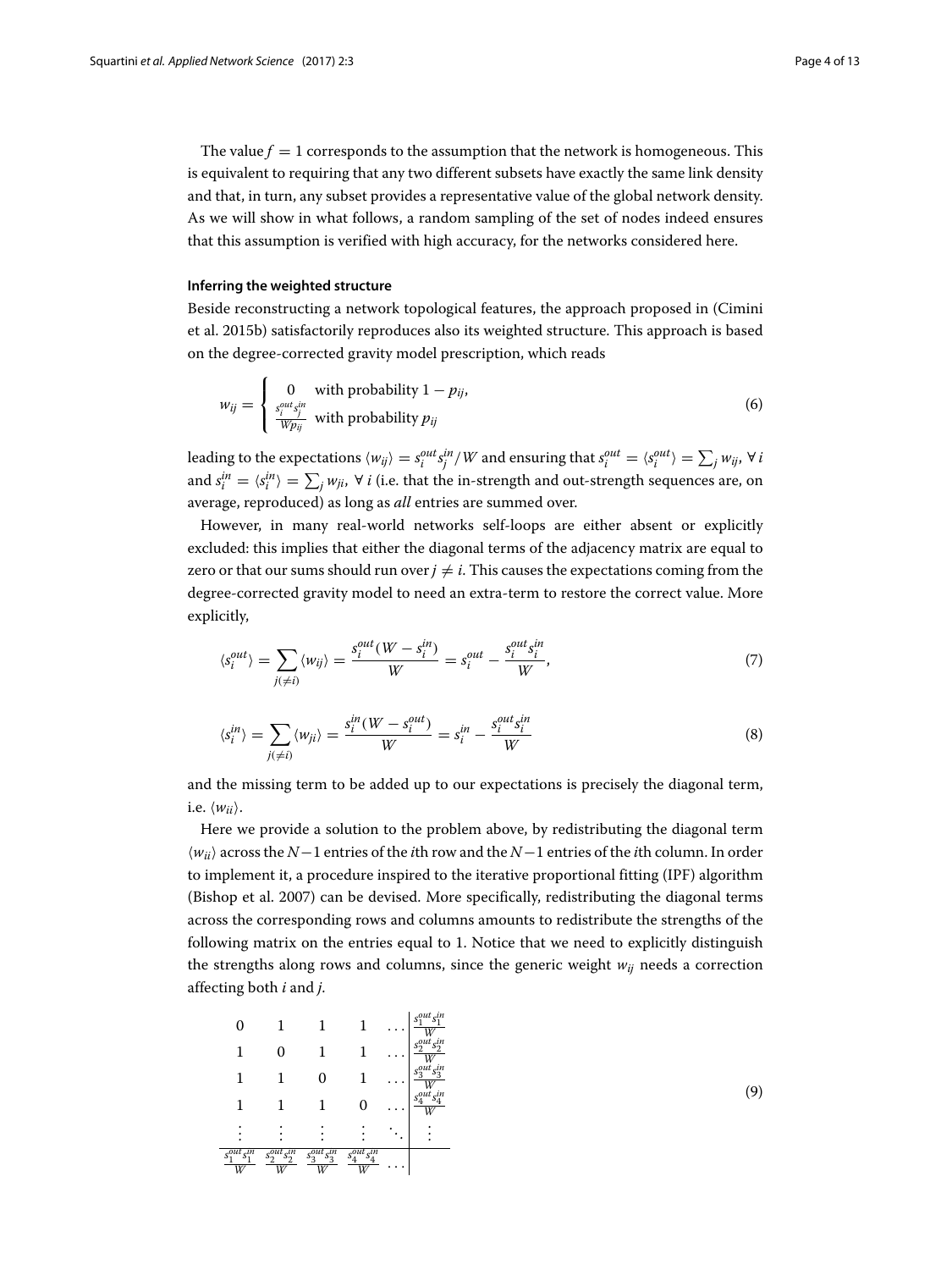In order to achieve the aforementioned redistribution, one can compute the iterations of the IPF algorithm

$$
\begin{cases}\n w_{ij}^{(n)} = \frac{s_i^{out} s_i^{in}}{W} \left( \frac{w_{ij}^{(n-1)}}{\sum_{k(\neq i)} w_{ik}^{(n-1)}} \right) \\
w_{ij}^{(n+1)} = \frac{s_j^{out} s_j^{in}}{W} \left( \frac{w_{ij}^{(n)}}{\sum_{k(\neq j)} w_{kj}^{(n)}} \right)\n\end{cases} \tag{10}
$$

upon setting the matrix defined by  $w_{ij}^{(0)} = 1$ ,  $\forall i \neq j$  as the initial configuration. As a consequence, we need to correct our probabilistic recipe as

$$
w_{ij} = \begin{cases} 0 & \text{with probability } 1 - p_{ij}, \\ \left(\frac{s_i^{out} s_j^{in}}{W} + w_{ij}^{(\infty)}\right) \frac{1}{p_{ij}} & \text{with probability } p_{ij}. \end{cases}
$$
(11)

For all practical purposes, a small number of iterations is often enough to achieve a satisfactory degree of accuracy. Here we explicitly report the analytical functional form of the first three IPF algorithm iterations only:

<span id="page-4-0"></span>
$$
w_{ij}^{(1)} = \frac{s_i^{out} s_i^{in}}{W} \left[ \frac{1}{N-1} \right];
$$
  
\n
$$
w_{ij}^{(2)} = \frac{s_i^{out} s_i^{in}}{W} \left[ \frac{s_j^{out} s_i^{in}}{\sum_{l(\neq j)} s_l^{out} s_l^{in}} \right];
$$
  
\n
$$
w_{ij}^{(3)} = \frac{s_i^{out} s_i^{in}}{W} \left[ \frac{s_j^{out} s_i^{in}}{\sum_{l(\neq j)} s_l^{out} s_l^{in}} \right] \left[ \frac{1}{\sum_{k(\neq i)} \frac{s_k^{out} s_k^{in}}{\sum_{m(\neq k)} s_m^{out} s_m^{in}}} \right].
$$
\n(12)

A pseudo-code summarizing the two main steps of our algorithm (i.e. Eqs. [\(3\)](#page-2-1) and [\(11\)](#page-4-0)) is provided in [Appendix 1.](#page-10-0)

#### **Testing our reconstruction algorithm**

An algorithm aiming at reconstructing the topological structure of a network is an example of a binary classificator which tries to infer whether each link is present or not. In order to test the performance of our reconstruction method we, thus, consider four indicators: the number of *true positives*, *true negatives*, *false positives* and *false negatives*. In network terms, the expectation value of such indices reads  $\langle TP \rangle = \sum_i \sum_{j(\neq i)} a_{ij} p_{ij}$ ,  $\langle TN \rangle =$  $\sum_i \sum_{j(\neq i)} (1 - a_{ij})(1 - p_{ij}), \langle FP \rangle = \sum_i \sum_{j(\neq i)} (1 - a_{ij}) p_{ij}$  and  $\langle FN \rangle = \sum_i \sum_{j(\neq i)} a_{ij}(1 - p_{ij}).$ However, the information provided by these indicators is often condensed into four alternative indices. The first one is called *sensitivity* (or *true positive rate*),  $\langle TPR \rangle = \frac{\langle TP \rangle}{L}$ , and quantifies the percentage of 1s that are correctly recovered by our method. The second index is the *specificity* (or *true negative rate*),  $\langle SPC \rangle = \frac{\langle TN \rangle}{N(N-1)-L}$ , and quantifies the percentage of 0s that are correctly recovered by our method. The third index is the *precision* (or *positive predicted value*),  $\langle PPV \rangle = \frac{\langle TP \rangle}{\langle L \rangle}$ , and measures the performance of our method in correctly placing the 1s with respect to the total number of predicted 1s. The fourth index is the *accuracy*,  $\langle ACC \rangle = \frac{\langle TP \rangle + \langle TN \rangle}{N(N-1)}$ , and quantifies the overall performance of our method in correctly placing both the 1s and the 0s.

To test the effectiveness of the weighted reconstruction, instead, we use the cosine similarity measure which estimates the distance between the observed weights  $\{w_{ij}\}_{i,j=1}^N$ and the conditional expected weights under our model  $\{\langle w_{ij} | a_{ij} = 1 \rangle\}_{i,j=1}^N$  by treating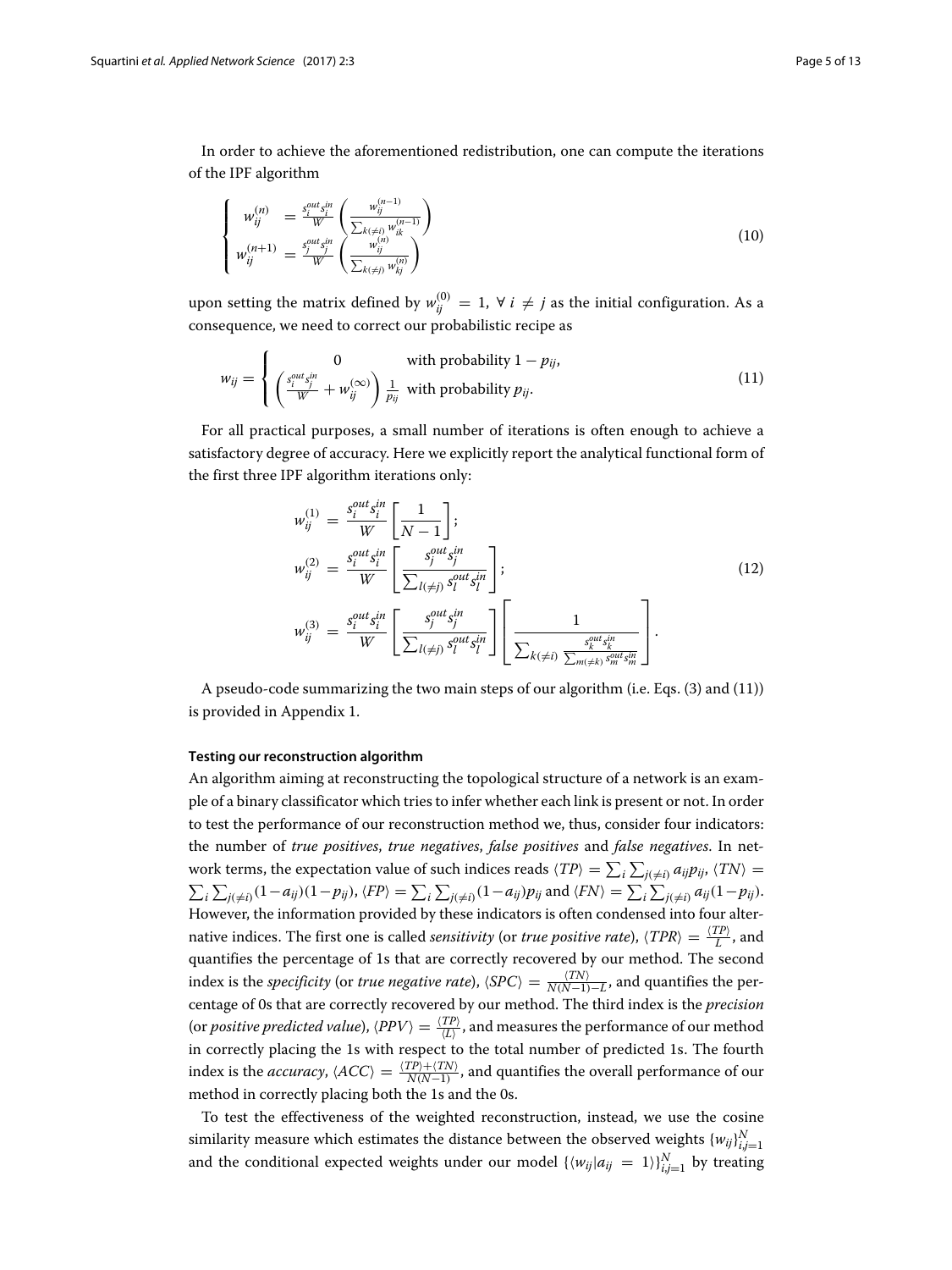the corresponding matrices as vectors of real numbers and measuring their overlap. In formulas,

$$
\theta = \frac{\mathbf{W} \cdot \langle \mathbf{W} \rangle}{||\mathbf{W}|| \, ||\langle \mathbf{W} \rangle||} \tag{13}
$$

with  $\theta = -1$  indicating maximum dissimilarity,  $\theta = 0$  indicating absence of correlations and  $\theta = 1$  indicating perfect overlap.

#### <span id="page-5-0"></span>**Results**

## **World Trade Web**

The first network we have analyzed is the World Trade Web (WTW), i.e. the network whose nodes are the world countries and whose links represent the trade volumes between them: in other words, *wij* quantifies the volume of export from *i* to *j*. We remand the reader to (Gleditsch [2002\)](#page-12-14) for more details on the dataset. For the sake of illustration, we show detailed results for the snapshot of the WTW in year 2000. We have however analyzed other temporal snapshots as well and found comparable results (see [Appendix 2\)](#page-11-0).

Table [1](#page-6-0) sums up the results of our analysis when the nodes subset *I* is chosen at random. We see that the performance of our algorithm is not affected by the cardinality of *I* upon which the estimation of *z* is carried on, providing remarkably good results for all the chosen values. In particular, our method is overall very accurate, being able to correctly recover the 80% of 1s and the 73% of 0s, a result to be compared with the performance of a perfect classifier, for which  $\langle TPR \rangle = \langle SPC \rangle = 1$ , and with that of a random classifier, for which  $\langle TPR \rangle = 1 - \langle SPC \rangle = c$  (*c* being the link density of the whole network). The high accuracy of our reconstruction method is also witnessed by the low rate of false positives of our algorithm, due to the accurate estimation of the actual link density. As discussed in (Squartini et al. [2016\)](#page-12-15), overestimating the link density would have increased the expected *TPR* (a method predicting a complete network is characterized by  $\langle TPR \rangle = 1$ ), at the price of increasing the rate of false positives as well, thus decreasing the predictive power of the method itself.

Our method performs well also in reproducing the weighted structure of the WTW: upon adding the correction term up to the third iteration of the IPF algorithm, the largest expected in-strength (reading  $\langle s_{i,\,corr}^{in} \rangle = \sum_{j(\neq i)}$  $\left(\frac{s_j^{out}s_i^{in}}{W}+w_{ji}^{(3)}\right)$ ,  $\forall i$ ) accounts for the 95% of the observed value. On the other hand, the non-corrected value  $\langle s_i^{in} \rangle = \sum_{j(\neq i)}$  $\left(\frac{s_j^{out} s_i^{in}}{W}\right)$  $\setminus$ 

accounts for the 82% only. Better results are obtained for the out-strength sequence: the corrected value for the node characterized by the maximum out-strength amounts at the 99% of the corresponding observed value (the non-corrected value accounts for the 88%).

Overall, we obtain a value  $\theta_{\text{WTW}} \simeq 0.712$  for all the considered cardinalities  $n_I$ , indicating a satisfactorily high level of similarity between our weights prediction and their observed values.

#### **e-MID interbank network**

The second network we have tested our method upon is the electronic Market for Interbank Deposits (e-MID), i.e. the network whose nodes are banks and whose generic link  $i \rightarrow j$  represents the loan granted from *i* to *j*. We remand the reader to (Iori et al. [2006\)](#page-12-16) for more details on the dataset.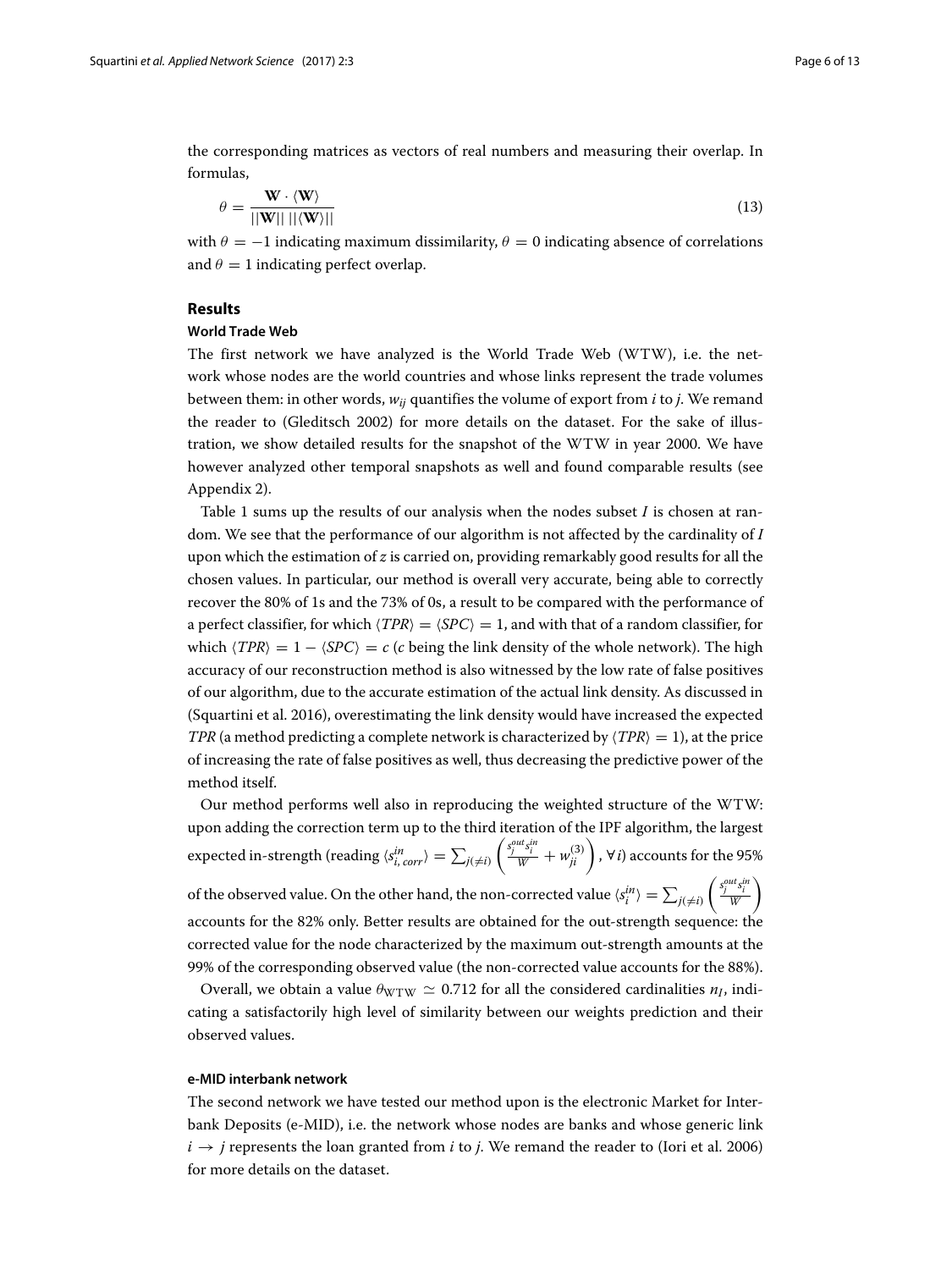| N                               | $n = 5$ (CI 95%)    | $n = 10$ (CI 95%)   | $n = 20$ (CI 95%)   | $n = 50$ (CI 95%)   | $n = 100$ (CI 95%)  |
|---------------------------------|---------------------|---------------------|---------------------|---------------------|---------------------|
| 2000 - True positive rate       | 0.794 [0.772,0.816] | 0.779 [0.765,0.793] | 0.804 [0.796,0.812] | 0.801 [0.797,0.806] | 0.801 [0.799,0.804] |
| 2000 - Specificity              | 0.700 [0.669,0.731] | 0.742 [0.726,0.758] | 0.721 [0.710,0.731] | 0.728 [0.723,0.734] | 0.729 [0.726,0.733] |
| 2000 - Positive predicted value | 0.796 [0.784,0.808] | 0.810 [0.803,0.817] | 0.799 [0.795,0.804] | 0.802 [0.800,0.805] | 0.802 [0.801,0.803] |
| 2000 - Accuracy                 | 0.755 [0.750,0.760] | 0.763 [0.762,0.766] | 0.769 [0.768,0.770] | 0.771               | 0.771               |
| 2000 - Cosine similarity        | 0.712               | 0.712               | 0.712               | 0.712               | 0.712               |
| e-MID                           |                     |                     |                     |                     |                     |
| 999 - True positive rate        | 0.641 [0.601,0.673] | 0.633 [0.614,0.653] | 0.633 [0.620,0.646] | 0.637 [0.623,0.643] | 0.636 [0.632,0.640] |
| 1999 - Specificity              | 0.839 [0.823,0.856] | 0.856 [0.848,0.864] | 0.860 [0.854,0.865] | 0.860 [0.857,0.863] | 0.861 [0.859,0.862] |
| 1999 - Positive predicted value | 0.623 [0.611,0.637] | 0.632 [0.625,0.639] | 0.633 [0.628,0.638] | 0.632 [0.623,0.635] | 0.633 [0.631,0.634] |
| 1999 - Accuracy                 | 0.785 [0.780,0.790] | 0.795 [0.794,0.796] | 0.798 [0.797,0.799] | 0.799 [0.798,0.800] | 0.799               |
| 999 - Cosine similarity         | 0.810 0.805,0.815   | 0.814 [0.811,0.816] | 0.816 [0.815,0.817] | 0.817               | 0.817               |

<span id="page-6-0"></span>

| I<br>֓֕֡֡֡֡֡֡<br>i<br>י<br>j<br>l            |                                                                                       |
|----------------------------------------------|---------------------------------------------------------------------------------------|
| i<br>j<br>1<br>l                             |                                                                                       |
| )<br>2<br>2<br>i<br>l<br>l<br>֚֬֕            |                                                                                       |
|                                              |                                                                                       |
| $-1.1$<br>l                                  |                                                                                       |
| .<br>גרי ה<br>j<br>l                         |                                                                                       |
| $\frac{1}{2}$<br>Ï                           | j<br>Ì<br>1<br>ļ<br>١                                                                 |
| l<br>ׇ֚֚֬֝֬֝֬֝֬֝֬<br>ś<br>$\frac{1}{2}$<br>j |                                                                                       |
| -----<br>l<br>J<br>j<br>l                    | j<br>)                                                                                |
| l<br>$\frac{1}{2}$                           | $\frac{1}{2}$<br>j                                                                    |
| $\frac{1}{2}$<br>i<br>j<br>l                 | i<br>٫<br>$5 + 4$<br>j                                                                |
| ¢<br>j<br>I<br>5                             | 5)<br>l<br>ļ<br>j<br>j                                                                |
| 5.15.25.25.25.25                             | .<br>.<br>.<br>$\frac{1}{2}$<br>l<br>l<br>;                                           |
| d<br>l<br>Ì<br>¢<br>۱<br>i<br>ׇ֚֘            | $+ -$<br>)<br>)<br>)<br>)<br>$\frac{1}{3}$                                            |
| ì<br>l<br>j<br>ī<br>d                        | j<br>I<br>ļ<br>:<br>j<br>j<br>l                                                       |
| ş<br>i<br>j                                  | .<br>بک<br>بان<br>֪ׅ֪ׅׅ֧ׅ֪ׅ֧֚֚֚֚֚֚֚֚֚֚֚֚֚֚֚֚֚֚֚֚֡֡֡֡֡֡֡֓֡֡֝֬֜֓֡֞֝<br>Ì<br>I<br>۱<br>I |
|                                              | l<br>$\overline{\phantom{a}}$<br>$\overline{\phantom{a}}$<br>ļ<br>İ                   |
| j<br>i<br>ī<br>j<br>C MAGAZI                 | j<br>ì                                                                                |
| hari<br>l<br>j<br>)<br>d<br>J                | $\ddot{\phantom{a}}$<br>¢<br>j<br>¢<br>į<br>١                                         |
| j<br>֬֕֕<br>J<br>j<br>1                      | i<br>!                                                                                |
|                                              | :                                                                                     |
| )<br>)<br>)<br>1                             | s<br>CC .<br>j                                                                        |
| ĭ<br>$-1$                                    | Ì<br>ĺ                                                                                |
| j<br>$\frac{1}{2}$                           | í<br>İ                                                                                |
| ble 1 Statisti                               |                                                                                       |
|                                              | ;<br>;<br>j<br>$\frac{1}{2}$<br>j<br>J<br>֡֡֡֡֡֡֡                                     |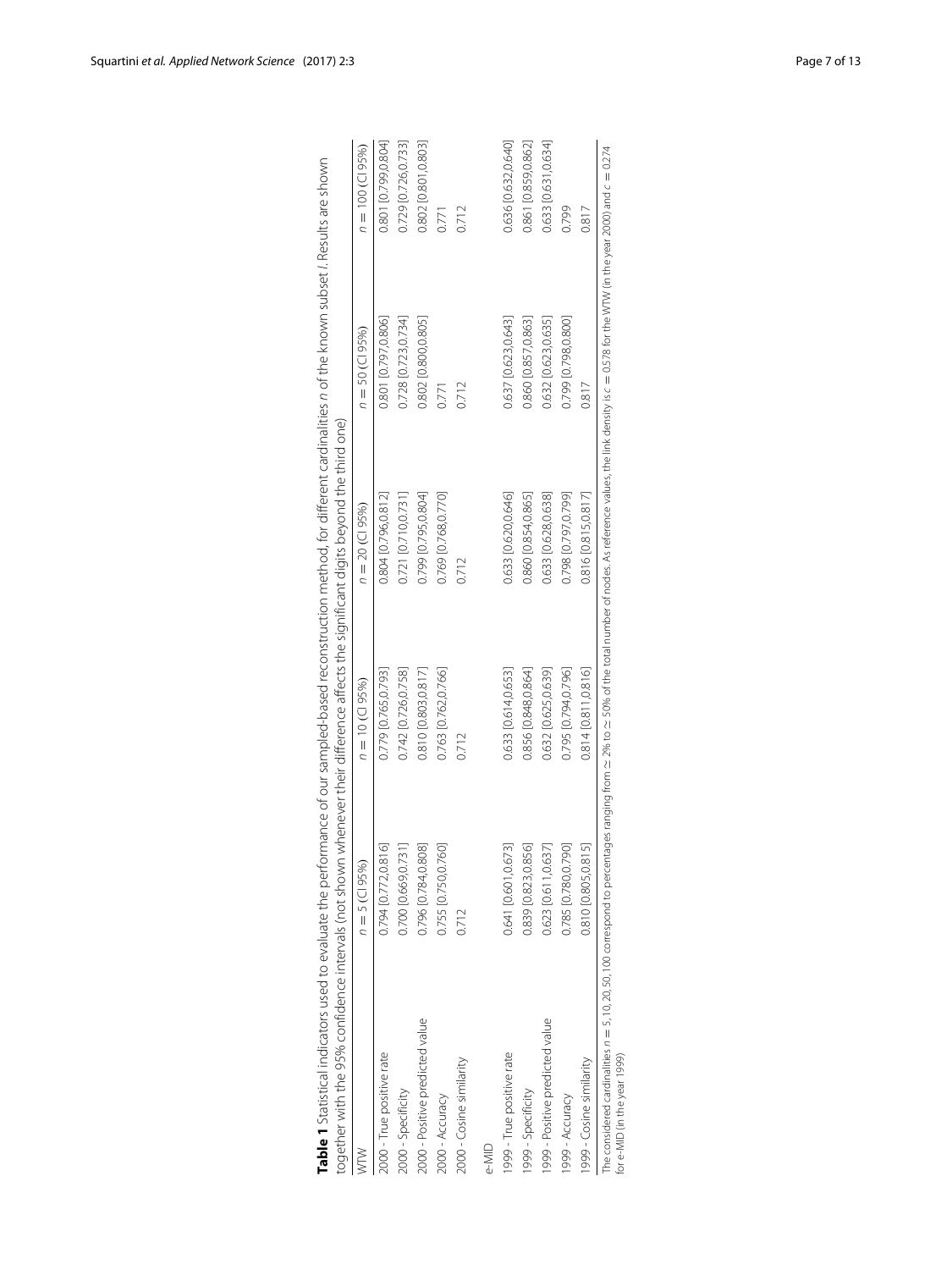Table [1](#page-6-0) summarizes the results of our analysis on e-MID in the year 1999 only (again, similar results hold for the other years in our data set - see [Appendix\)](#page-10-1). As for the WTW, the performance of our algorithm is not affected by  $n_I$  providing again very good results for the whole range of values of the subsets cardinality. In particular, our method is again very accurate, being able to correctly recover the  $\simeq$  64% of 1s and the  $\simeq$  86% of 0s. Even if the predictive power of our method is lower than for the WTW case, the accuracy values are comparable, amounting at  $\simeq$  80%.

Our method performs also very well in reproducing the e-MID weighted structure: the correction term coming from the IPF algorithm and calculated for the maximum  $\langle s_{i,\,corr}^{out} \rangle = \sum_{j(\neq i)}$  $\left(\frac{s_i^{out}s_j^{in}}{W}+w_{ij}^{(3)}\right)$ ,  $\forall$  *i* accounts for the 99% of the observed value. On the other hand, the usual value  $\langle s_i^{out} \rangle = \sum_{j(\neq i)}$  $\left(\frac{s_i^{out} s_j^{in}}{W}\right)$  accounts for the 88% only. A comparable result is obtained for the in-strength sequence: the corrected value for the node characterized by the maximum in-strength still amounts at the 99% of the corresponding observed value (the non-corrected value accounts for the 96%).

The value  $\theta_{\text{e-MID}} \simeq 0.82$  indicates that, on average, a very high level of similarity between observed and predicted weights is again obtained, confirming the degreecorrected gravity model as a good predictor of the links weights.

#### **Random-nodes sampling scheme**

The sampling-based reconstruction algorithm we have proposed in the present paper rests upon the homogeneity assumption, according to which any subset of nodes picked at random provides a representative value of the density of the whole network. Table [2](#page-8-0) collects the estimations of the link density, averaged over all sampled subsets of a given cardinality: remarkably, the obtained values are accurate even for low cardinalities. In order to assess the magnitude of fluctuations, we have also explicitly computed the empirical probability distributions of the link density estimates, obtained by random sampling our nodes subsets. These distributions are shown in Fig. [1](#page-9-1) (right panels). Naturally, the smaller the cardinality of the considered nodes subsets, the more spaced the values of the observable link density and the less smooth the corresponding probability distribution. These findings suggests that our homogeneity assumption is indeed verified, provided that nodes are sampled according to the random selection scheme (Genois et al. [2015\)](#page-12-17).

As a comparison, we have also sampled nodes sequentially, i.e. by, first, ordering nodes according to their total strength  $s_i^{tot} = s_i^{out} + s_i^{in}$  and, then, considering bunches of *n* subsequent nodes (again, for each value of *n*). For each subset of nodes we have calculated the corresponding internal link density and plotted it versus the total internal strength of nodes, i.e.  $s_I^{tot} = \sum_{i \in I} (s_i^{out} + s_i^{in})$ . As shown in Fig. [1](#page-9-1) (left panels), such a procedure provides insights on the structural organization of both WTW and e-MID: nodes characterized by large values of the total strength tend to form densely-connected groups whereas nodes characterized by small values of the total strength tend to form looselyconnected groups. Such an evidence confirms the presence of a core-periphery structure, with nodes having a smaller total strength establishing connections with nodes having a large total strength which, in turn, tend to connect preferentially with each other (as a sort of "rich-club") (Fagiolo et al. [2010;](#page-12-18) De Masi et al. [2006\)](#page-12-19). Our analysis suggests that a sampling-based reconstruction procedure must rest upon a "balanced" sampling of the nodes, biased neither towards the "core" portion of nodes (which would lead to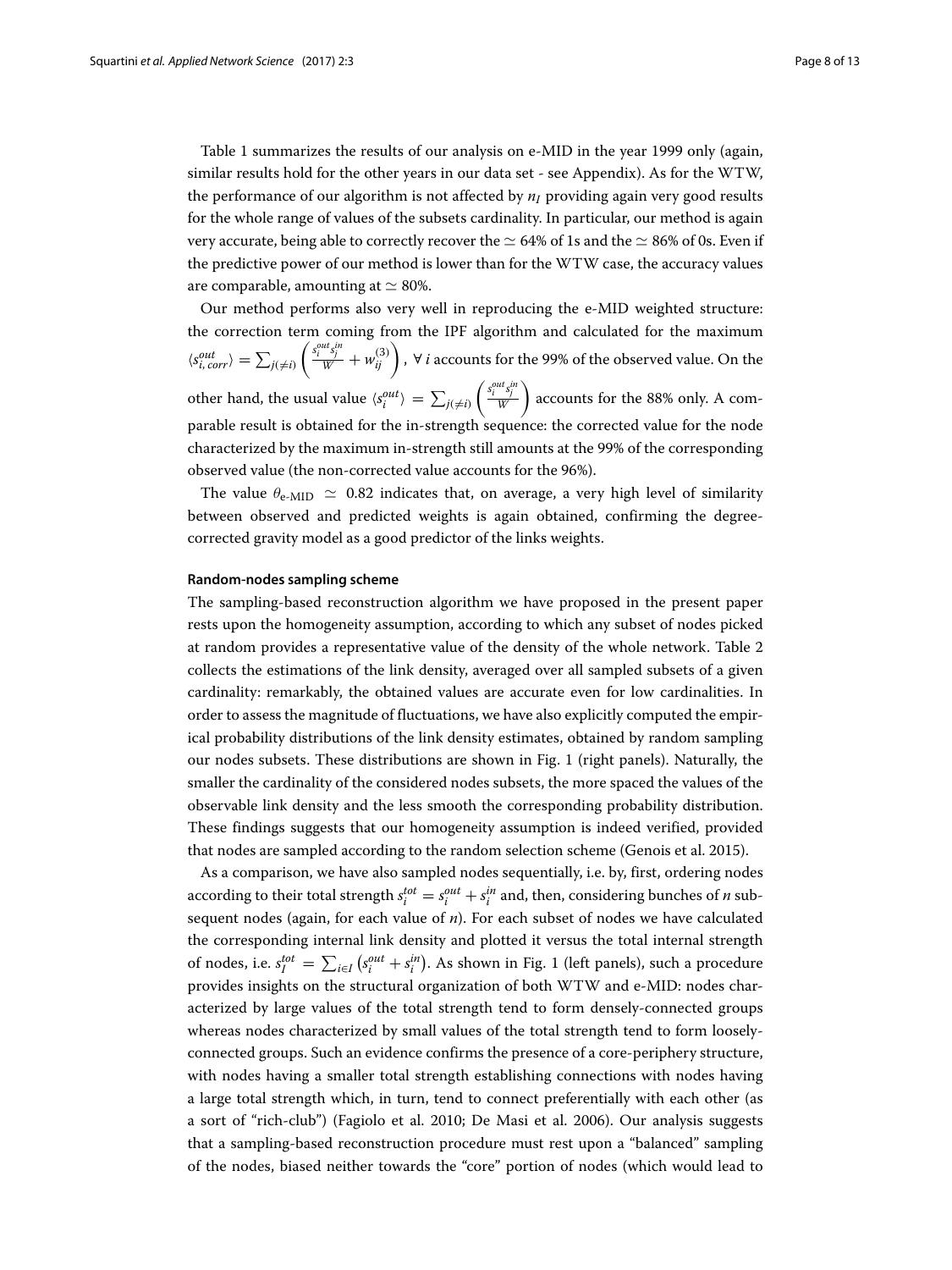| Table 2 Link density estimation for different cardinalities<br>ntervals |                     |                     |                     | n of the random sampled subset /. Results are based on 1000 samples and are shown together with the 95% confidence                                                                                                                 |                     |
|-------------------------------------------------------------------------|---------------------|---------------------|---------------------|------------------------------------------------------------------------------------------------------------------------------------------------------------------------------------------------------------------------------------|---------------------|
| ink density                                                             | $n = 5$ [CI 95%]    | $n = 10$ [Cl 95%]   | $n = 20$ [CI 95%]   | $n = 50$ [CI 95%]                                                                                                                                                                                                                  | $n = 100$ [Cl 95%]  |
| /TW 2000 (true: 0.578)                                                  | 1,586 [0.560;0.611] | 0.559 [0.544;0.574] | 0.583 [0.574;0.592] | 0.578 [0.573;0.583]                                                                                                                                                                                                                | 0.577 [0.574;0.580] |
| -MID 1999 (true: 0.274)                                                 | 0.292 [0.271;0.313] | 0.278 [0.267;0.289] | 0.276 [0.268;0.283] | 0.276 [0.272;0.280]                                                                                                                                                                                                                | 0.275 [0.273;0.278] |
|                                                                         |                     |                     |                     | The considered cardinalities $n=5,10,20,20,100$ correspond to percentages ranging from $\simeq 2\%$ to $\simeq 50\%$ of the total number of nodes. The true link densities calculated on the entire networks are shown in brackets |                     |

| החדר החדר הי<br>こうこう こうこう りっけ | ה הקב וה הדינה החמ<br>)<br>}<br>}<br>0.270002727 | ה ההי נמ היה ה ההה<br>Icozyonzyn nyzy             | 0.278 [0.267;0.289] | ١<br>ו<br>י<br>$\frac{1}{2}$<br>i |  |
|-------------------------------|--------------------------------------------------|---------------------------------------------------|---------------------|-----------------------------------|--|
| 0.577 [0.574:0.580]<br>・ビジン   | LC 03 UTC 43 UJ 04 3 U<br>ゔゔ                     | N 583 IN 574 N 5071<br>ニューラ<br>. יין י ייטו כטכיי | ここり ごよんこう           |                                   |  |

<span id="page-8-0"></span>e-MID 1999 (true: 0.274) 0.292 [0.271;0.313] 0.278 [0.267;0.289] 0.276 [0.268;0.283] 0.276 [0.272;0.280] 0.275 [0.273;0.278<br>The considered cardinalities  $n = 5$ , 10, 20, 50, 100 correspond to percentages ranging from ≃ 2%  $\simeq$  50% of the total number of nodes. The true link densities calculated on the entire networks are shown in brackets for reference  $\simeq$  2% to  $\simeq$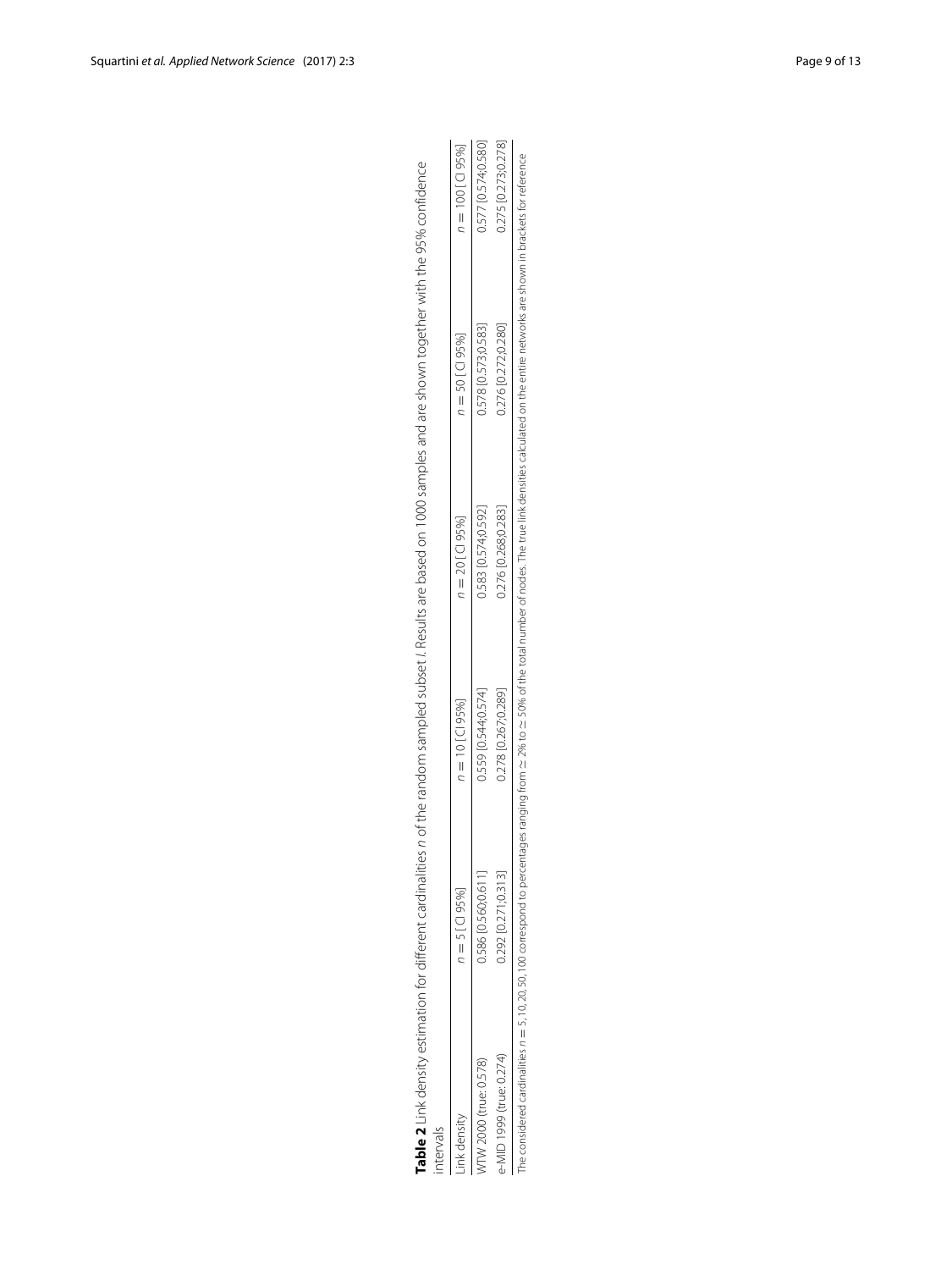

<span id="page-9-1"></span>severely overestimate the overall network density), nor towards the "periphery" portion of nodes (which would lead to severely underestimate the overall network density). Interestingly, in a recent paper comparing several network sampling techniques was found that the least biased sampling scheme for estimating a given network density is precisely the random-nodes one (Blagus et al. [2016\)](#page-12-20).

## <span id="page-9-0"></span>**Conclusions**

The present contribution proposes a recipe to reconstruct a network from a very limited amount of information. In particular, we address the problem of inferring the binary and the weighted structure of a given network from the knowledge of the nodes strengths and the link density of only a subset of nodes. As we have shown in the paper, the best sampling scheme is the random-nodes selection scheme which ensures that an accurate estimation of the whole network density can indeed be achieved. On the contrary, selecting nodes on the basis of more informative structural properties (as the degree, or the strength) could bias the estimation of the connectance towards unrealistically too large, or too small, values. The role played by the available piece of topological information is fundamental not only to achieve an accurate reconstruction of the purely binary structure but also of the weighted structure, as evident upon inspecting Table [1.](#page-6-0)

The aforementioned results have been obtained by estimating the link density of the whole network upon considering only nodes subsets: in other words, we have verified that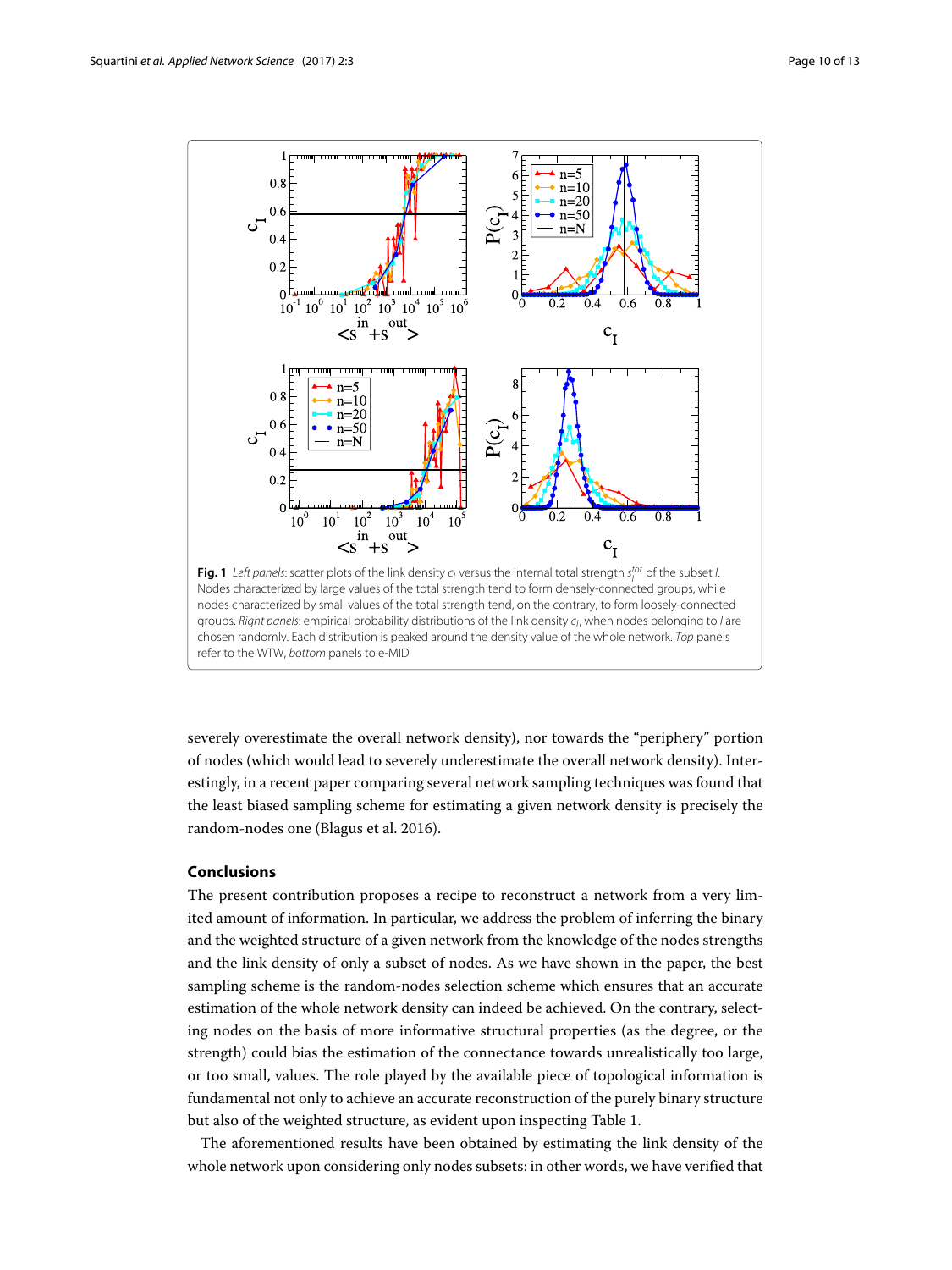different random subsets (even with different cardinality) are characterized by very similar densities, in turn implying that the whole network density can be estimated (with a high degree of accuracy) by considering a subset randomly drawn from the whole set of nodes. However, the proposed algorithm can be also used to reconstruct networks with a modular structure, upon tuning the link densities of the different modules via Eq. [\(4\)](#page-2-2): examples are provided by interbank networks structured into jurisdictions, the latter playing the role of the subsets to be reconstructed.

## <span id="page-10-0"></span>**Appendix 1**

<span id="page-10-1"></span>A pseudo-code summarizing the main steps of the reconstruction algorithm presented in the paper follows.

#### **Algorithm 1:** Network reconstruction via density sampling

**Input**: in- and out-strengths  $\{s_i^{in}\}_{i=1}^N$ ,  $\{s_i^{out}\}_{i=1}^N$  and link density of a subset *I*,

$$
c_I = \frac{L_I}{n_I(n_I-1)}.
$$

**begin**

solve the equation  $c_I = \langle c_I \rangle$  in order to determine *z*:

$$
c_I = \frac{1}{n_I(n_I - 1)} \sum_{i \in I} \sum_{j(\neq i) \in I} \frac{zs_i^{out} s_j^{in}}{1 + z s_i^{out} s_j^{in}}
$$

define 
$$
p_{ij} = \frac{zs_i^{out}s_j^{in}}{1+zs_i^{out}s_j^{in}}
$$
;

$$
for m = 1...M do
$$

**for** *i* < *j* **do**

calculate the correction to the gravity-like estimation

$$
w_{ij}^{(3)} = \frac{s_i^{out} s_i^{in}}{W} \left[ \frac{s_j^{out} s_j^{in}}{\sum_{l(\neq j)} s_l^{out} s_l^{in}} \right] \left[ \frac{1}{\sum_{k(\neq i)} \frac{s_k^{out} s_k^{in}}{\sum_{m(\neq k)} s_m^{out} s_m^{in}}} \right];
$$

connect *i* and *j* with a weight drawn from the following Bernoulli distribution

$$
w_{ij} = \left\{ \begin{array}{cc} 0, & 1-p_{ij}, \\ \left(\frac{s_i^{out}s_j^{in}}{W} + w_{ij}^{(3)}\right) \frac{1}{p_{ij}}, \ p_{ij}. \end{array} \right.
$$

**end**

**end**

verify the goodness of the achieved reconstruction by calculating the ensemble average of indicators like *TPR*, *SPC*, *PPV*, *ACC* and  $\theta$ ;

#### **end**

**Output**: ensemble of *M* reconstructed directed, weighted networks.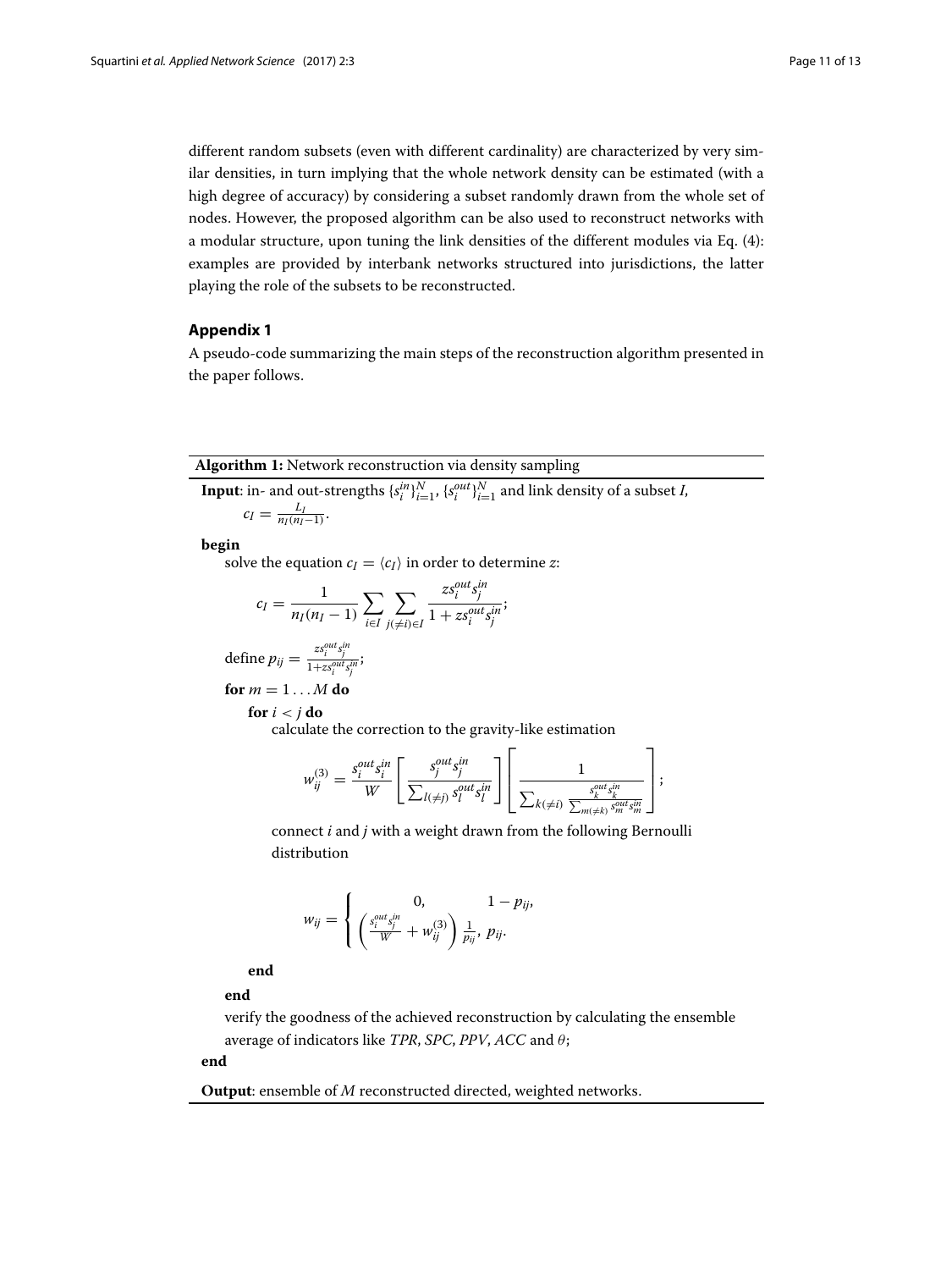## <span id="page-11-0"></span>**Appendix 2**

Additional years have been analysed for both the WTW and e-MID (see Tables 3 and 4).

**Table 3** Statistical indicators used to evaluate the performance of our sampled-based reconstruction method, for different cardinalities n of the known subset I. Results are shown together with the 95% confidence intervals (not shown whenever their difference affects the significant digits beyond the third one)

| <b>WTW</b>                        | $n = 5$ (CI 95%)    | $n = 10$ (Cl 95%)   | $n = 20$ (CI 95%)   | $n = 50$ (CI 95%)   |
|-----------------------------------|---------------------|---------------------|---------------------|---------------------|
| 1950 - Link density (true: 0.402) | 0.401 [0.375;0.426] | 0.402 [0.387;0.416] | 0.401 [0.393;0.409] | 0.400 [0.396;0.403] |
| 1950 - Accuracy                   | 0.736 [0.731;0.741] | 0.747 [0.746;0.749] | 0.751               | 0.752               |
| 1950 - Cosine similarity          | 0.460 [0.458;0.462] | 0.463               | 0.463               | 0.463               |
| 1960 - Link density (true: 0.383) | 0.329 [0.305;0.352] | 0.343 [0.330;0.357] | 0.346 [0.338;0.355] | 0.348 [0.344;0.353] |
| 1960 - Accuracy                   | 0.737 [0.734;0.741] | 0.746               | 0.749 [0.748;0.750] | 0.751               |
| 1960 - Cosine similarity          | 0.586               | 0.591               | 0.591               | 0.591               |
| 1970 - Link density (true: 0.460) | 0.464 [0.436;0.492] | 0.478 [0.462;0.496] | 0.461 [0.451;0.471] | 0.464 [0.458;0.469] |
| 1970 - Accuracy                   | 0.695 [0.691;0.699] | 0.704 [0.702;0.706] | 0.709               | 0.709               |
| 1970 - Cosine similarity          | 0.669               | 0.669               | 0.669               | 0.669               |
| 1980 - Link density (true: 0.468) | 0.484 [0.458;0.510] | 0.470 [0.455;0.485] | 0.471 [0.461;0.481] | 0.463 [0.458;0.469] |
| 1980 - Accuracy                   | 0.719 [0.715;0.723] | 0.731 [0.730;0.733] | 0.734 [0.733;0.735] | 0.736               |
| 1980 - Cosine similarity          | 0.732               | 0.732               | 0.732               | 0.732               |
| 1990 - Link density (true: 0.505) | 0.495 [0.467;0.522] | 0.516 [0.500;0.532] | 0.506 [0.497;0.515] | 0.507 [0.503;0.512] |
| 1990 - Accuracy                   | 0.731 [0.726;0.736] | 0.743 [0.741;0.745] | 0.748               | 0.749               |
| 1990 - Cosine similarity          | 0.751               | 0.751               | 0.751               | 0.751               |

The considered cardinalities  $n = 5$ , 10, 20, 50 correspond to percentages ranging from  $\simeq$  2% to  $\simeq$  25% of the total number of nodes. The true link densities calculated on the entire networks for the various periods are shown in brackets for reference

**Table 4** Statistical indicators used to evaluate the performance of our sampled-based reconstruction method, for different cardinalities n of the known subset I. Results are shown together with the 95% confidence intervals (not shown whenever their difference affects the significant digits beyond the third one)

| e-MID                             | $n = 5$ (CI 95%)      | $n = 10$ (Cl 95%)     | $n = 20$ (CI 95%)                                           | $n = 50$ (CI 95%)     |
|-----------------------------------|-----------------------|-----------------------|-------------------------------------------------------------|-----------------------|
| 2000 - Link density (true: 0.278) | 0.293 [0.269;0.317]   | 0.279 [0.263;0.295]   | 0.273 [0.264;0.281]                                         | 0.280 [0.273;0.283]   |
| 2000 - Accuracy                   | 0.763 [0.759;0.768]   | 0.772 [0.769;0.775]   | 0.778 [0.777;0.779]                                         | 0.778 [0.777;0.779]   |
| 2000 - Cosine similarity          | 0.573 [0.566;0.580]   | 0.578 [0.576;0.582]   | 0.582                                                       | 0.582                 |
| 2001 - Link density (true: 0.263) | 0.279 [0.256;0.303]   | 0.264 [0.249;0.278]   | 0.257 [0.246;0.267]                                         | 0.266 [0.261;0.272]   |
| 2001 - Accuracy                   | 0.763 [0.757;0.770]   | 0.774 [0.772;0.776]   | 0.777 [0.775;0.779]                                         | 0.778 [0.777;0.779]   |
| 2001 - Cosine similarity          | 0.560 [0.554;0.566]   | 0.566 [0.563;0.569]   | 0.569                                                       | 0.570                 |
| 2002 - Link density (true: 0.233) | $0.253$ [0.230;0.276] | $0.237$ [0.221;0.252] | 0.235 [0.225;0.246]                                         | 0.233 [0.228;0.239]   |
| 2002 - Accuracy                   | $0.759$ [0.752;0.766] | 0.767 [0.763;0.771]   | 0.770 [0.767;0.772]                                         | 0.772 [0.770;0.773]   |
| 2002 - Cosine similarity          | 0.684 [0.675;0.694]   | 0.670 [0.682;0.697]   | 0.699 [0.697;0.701]                                         | 0.701 [0.700;0.702]   |
| 2003 - Link density (true: 0.214) | 0.248 [0.223;0.273]   | 0.225 [0.208;0.243]   | 0.217 [0.205;0.228]                                         | 0.213 [0.208;0.219]   |
| 2003 - Accuracy                   | 0.746 [0.737;0.756]   | 0.758 [0.752;0.763]   | 0.763 [0.759;0.766]                                         | 0.766 [0.764;0.767]   |
| 2003 - Cosine similarity          | 0.461 [0.453;0.470]   | 0.462 [0.454;0.470]   | 0.472 [0.469;0.475]                                         | 0.476 [0.475;0.477]   |
| 2004 - Link density (true: 0.190) | $0.210$ [0.185;0.235] | $0.183$ [0.168;0.199] | 0.194 [0.182;0.205]                                         | 0.187 [0.181;0.192]   |
| 2004 - Accuracy                   | 0.772 [0.762;0.783]   | 0.785 [0.780;0.790]   | 0.784 [0.780;0.788]                                         | 0.788 [0.786;0.790]   |
| 2004 - Cosine similarity          | 0.481 [0.470;0.492]   | 0.482 [0.474;0.491]   | 0.497 [0.493;0.502]                                         | 0.503 [0.501;0.504]   |
| 2005 - Link density (true: 0.201) | 0.232 [0.205;0.258]   | 0.210 [0.190;0.222]   | 0.210 [0.200;0.221]                                         | 0.208 [0.203;0.214]   |
| 2005 - Accuracy                   | $0.751$ [0.740;0.762] | 0.767 [0.760;0.773]   | 0.767 [0.763;0.771]                                         | $0.769$ [0.767;0.771] |
| 2005 - Cosine similarity          | 0.461 [0.448;0.474]   |                       | 0.476 [0.470;0.483] 0.486 [0.483;0.490] 0.491 [0.490;0.492] |                       |

The considered cardinalities  $n = 5, 10, 20, 50, 100$  correspond to percentages ranging from  $\simeq 2\%$  to  $\simeq 25\%$  of the total number of nodes. The true link densities calculated on the entire networks for the various periods are shown in brackets for reference